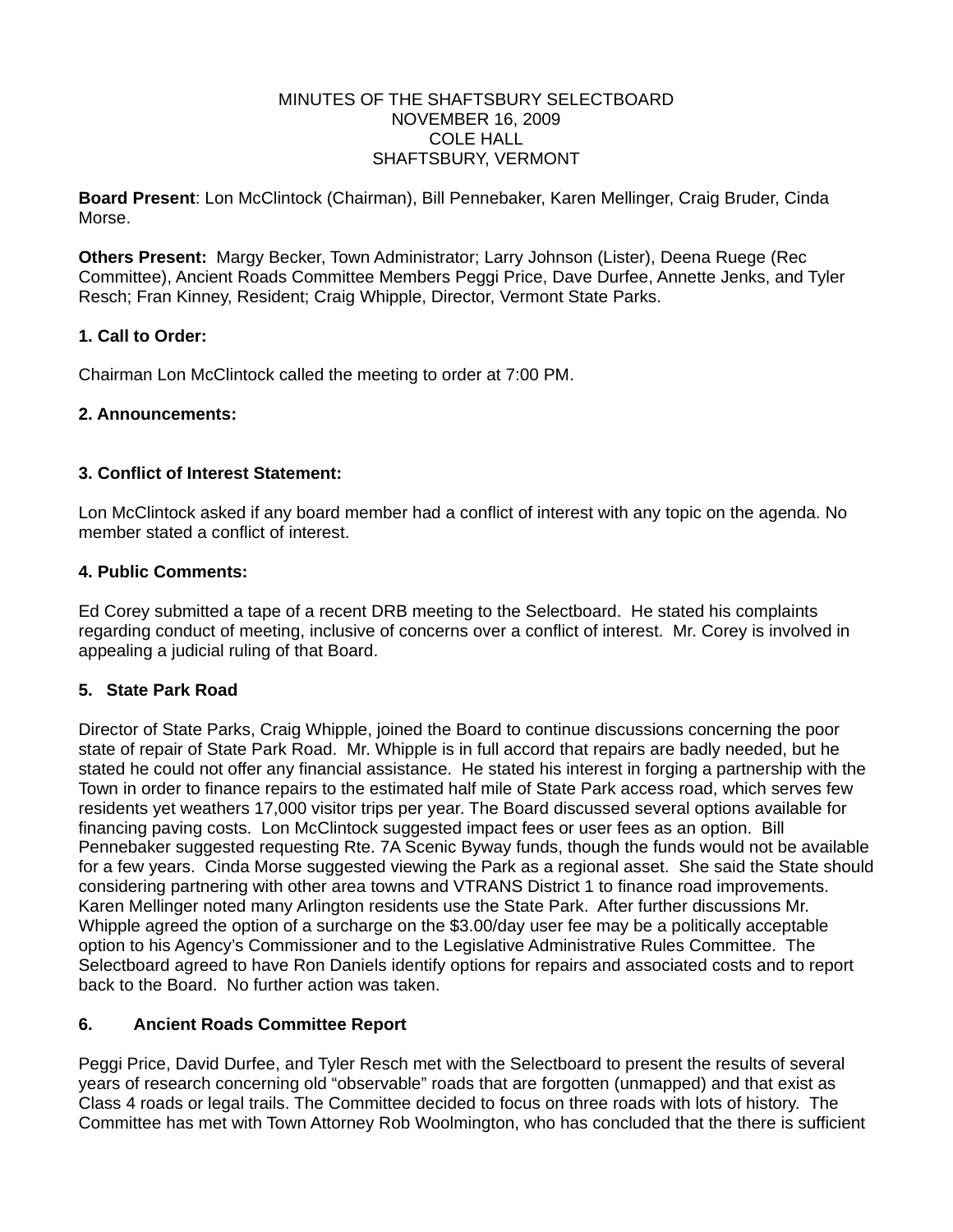evidence of the existence of the old roads or legal trails to warrant inclusion on the State highway map – if the Town so desires. The Committee presented its findings regarding 3 roads as follows:

- 1. The extension of Granger Hollow Road to the Arlington Town Line a Class 4 Road;
- 2. The extension of Shaftsbury Hollow Road to the Arlington Town Line a Legal Trail;
- 3. A cross road between Old Depot Road and the Rhode Island Cemetery a Class 4 Road.

The Committee stated its interest in the recreational value of the old roads and suggested the Town consider adopting a policy for establishing and managing recreational trails. Discussions concluded with an agreement that Ancient Roads Committee members will seek the advice of Town Attorney Rob Woolmington as to how to proceed with a public discussion and hearings over the next several months with the objective of including these roads on the State highway map either as Class 4 roads or legal trails. The Selectboard applauded the work of the Ancient Roads Committee. Though the Town is in receipt of an Ancient Roads Grant for \$5,000, the Town has not had to dip into the funds to-date due to the commitment of volunteer researchers. The funds can now be used to finance legal advice as needed. Peggi Price stated there are other class 4 roads and trails to be investigated, inclusive of old rights-of-ways in the southeast quadrant of town.

# **7. Broadband Services**

Bill Pennebaker further discussed the findings and results of the Broadband Survey. The survey confirms the practicality of the concept of providing town-wide access to broadband services through a partnership with Comcast. He stated it is also evident that another source of funding, apart from subscriber fees, is needed to bring monthly fees down to an affordable rate. Mr. Pennebaker suggested grant monies or a bond may provide these revenues. Mr. Pennebaker stated the question facing the Town is when to bring Comcast to the table to begin negotiations.

The Selectboard discussed what 'take rate' (% of residents likely to subscribe) is required to make broadband services through Comcast affordable to residents. Cinda Morse inquired how it can be assured the Town would not be left with paying the bond. Bill Pennebaker responded that broadband services are becoming essential services – much like sewer and water and that users would pay off the bond. Karen Mellinger suggested the Town look for ARRA money for connectivity. Fran Kinney inquired about the amount of the bond. Bill Pennebaker said he estimates that a \$500,000 bond is needed to achieve monthly rates of \$10.00/month. Roughly 86% of survey respondents said they would pay \$10.00/month. Lon McClintock noted that residents now pay for "a la carte" choices for TV, phone, and broadband (internet). The cost of these services from separate providers is more than a 'bundled' service from Comcast – even with a surcharge to pay off a bond. He then suggested forging a partnership with Comcast first. Craig Bruder concurred. Karen Mellinger and Bill Pennebaker will proceed with door-to-door surveying over the next few weeks.

# **8. Conflict of Interest Policy – Draft 3: Discussions tabled to future meeting.**

# **9. Curb Cut Ordinance**

Rex Burke, Director of Bennington County Regional Commission, has submitted comments concerning whether the proposed curb cut ordinance should remain a 'stand alone' ordinance versus a zoning bylaw amendment. He recommends that the ordinance remain intact as a separate bylaw under the purview of the Selectboard. Craig Bruder noted that Rex Burke's language will help the Planning Commission finalize language for the proposed ordinance. The Selectboard agreed to forward Rex Burke's comments to the Planning Commission and DRB.

# **10. Revised Budget Schedule**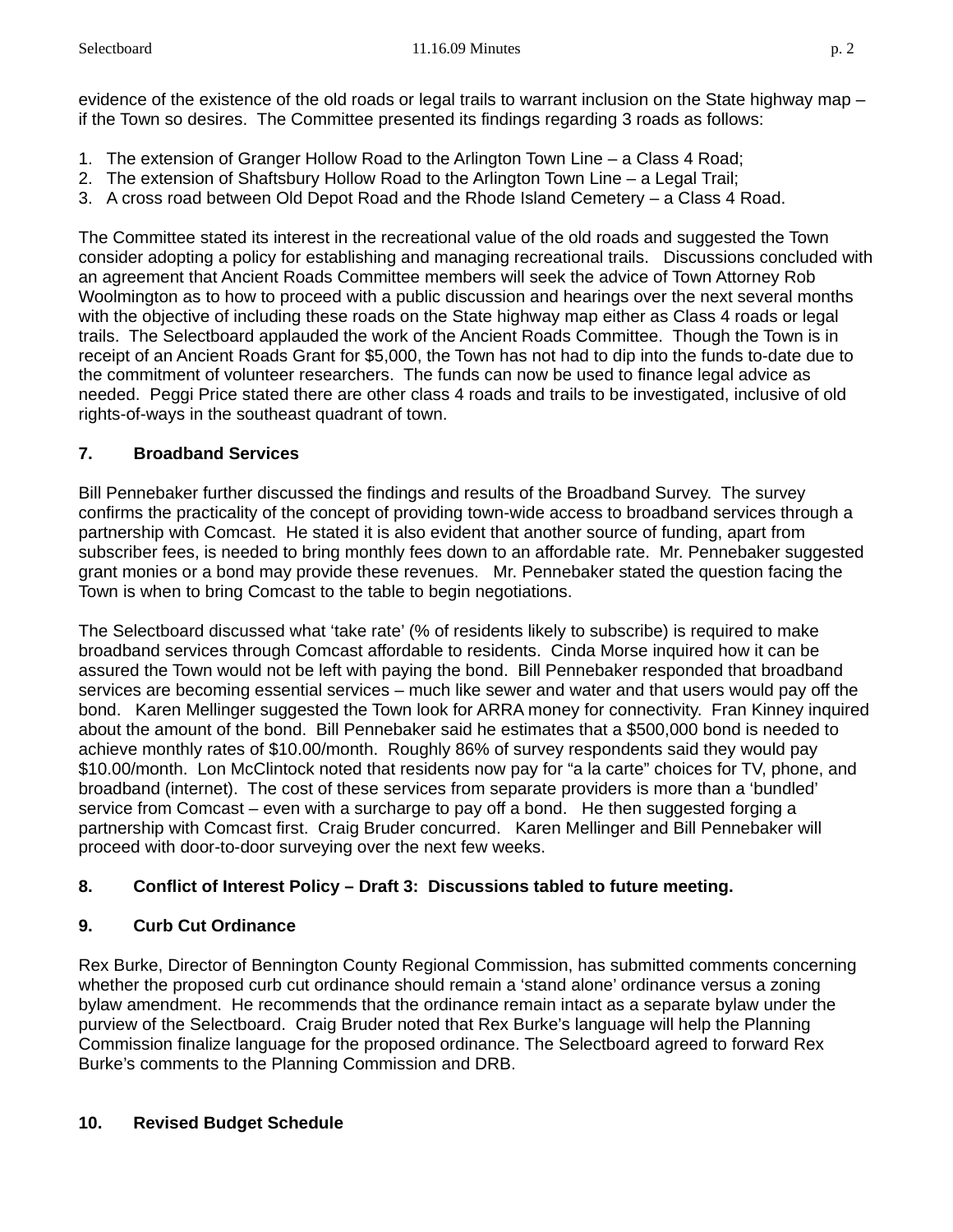The Board further discussed and made changes to the budget preparation schedule. The Selectboard's first work session is scheduled for Monday, November  $23<sup>rd</sup>$ . The work session will start off with discussions on budget priorities. The Road Foreman will be asked to join the Board at 6:30PM. Health insurance benefits will also be discussed. The next work session will be November 30<sup>th</sup>.

## **11. Selectboard Liaison Appointments:**

Craig Bruder agreed to accept Wynn Metcalfe's liaison assignments which include the following: Animal Control, Development Review Board, Tree Warden, Fire Warden, Law Enforcement, Health Officer, Veterans Committee, Emergency Management. Craig Bruder and Cinda Morse will confer regarding the Cemetery Committee liaison assignment.

## **12. Cemetery Committee Status**

Cinda Morse reported the Committee's next meeting will be Tuesday, November 17, 2009 at 4PM. It was agreed that the Selectboard will discuss the Town Auditors' report concerning the state of cemetery operations at the December  $7<sup>th</sup>$  regular meeting.

## **13. Other Business**

Karen Mellinger reported on school district issues and the status of discussions on consolidation. She then provided an update on the Water Project, noting the importance of executing bond documents as soon as they are received in order for the Town to submit reimbursement requests to the State.

Ms. Mellinger provided a status report on final construction activities underway for the Sidewalk Project. One remaining problem is the steep grade from the sidewalk elevation down into Cleveland Park. This is difficult for some people to negotiate. Concrete steps would make pedestrian access much safer. Karen Mellinger said a Project change order in the amount of \$2,400 has been prepared. The Town is waiting for confirmation from the VTRANS as to whether this expense is an eligible project expense. Ms. Mellinger reported that the Recreation Committee is fully supportive of allocating Cleveland Park monies towards to finance the project. Cinda Morse cautioned that some Street Dance donations have restrictions on how they are to be used. Margy Becker was asked to follow-up with Phylis Porio on this matter.

#### **Karen Mellinger then made the motion that \$2,400 in general fund monies be made available to construct concrete steps into Cleveland Park from the new sidewalk IF Sidewalk Project funds are unavailable for the project. Bill Pennebaker seconded. The motion carried 5-0-0.**

Margy Becker reported on the progress of hiring a new road crew member and a part-time bookkeeper.

## **14. Minutes of October 19 and November 2, 2009:**

**Karen Mellinger made the motion to approve the minutes of October 19, 2009 with the following changes:**

## **Re: Law Enforcement Discussions**

**Page 2 line 4 – strike the sentence beginning "Karen Mellinger added the Selectboard has exercised the authority to appoint them in the past" Replace with "Karen Mellinger noted the elected term can be 1 – 2 years."**

## **Re: Broadband**